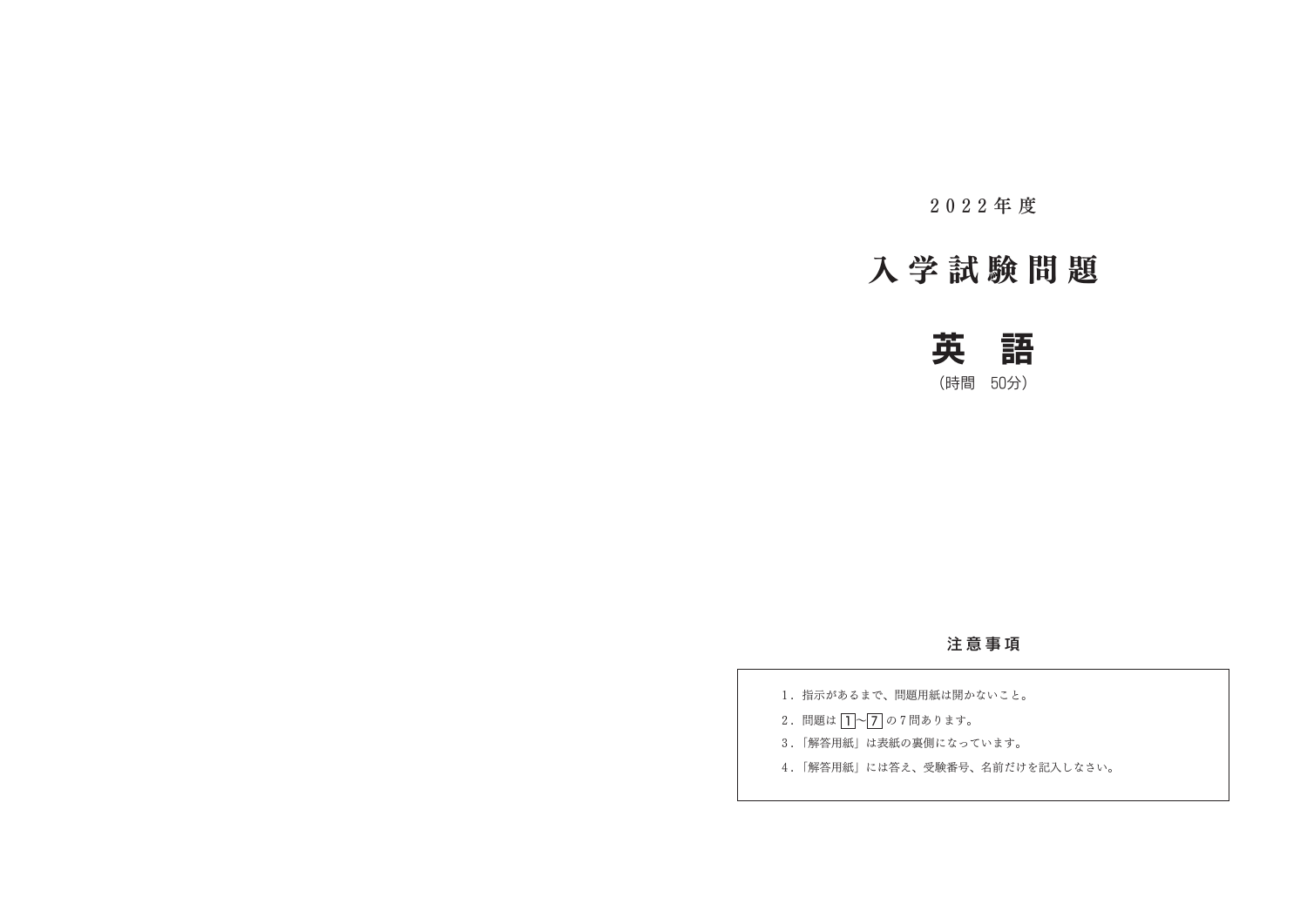1 次の文中の( )に入る語(句)として最も適切なものをア~エから 1 つずつ選び、 記号で 答えなさい。

|                                        | $(1)$ Takeshi and I enjoyed $($ $)$ during our trip to Hokkaido.<br>$\vec{v}$ myself $\vec{v}$ himself $\vec{v}$ themselves $\vec{v}$ ourselves    |               |                   |
|----------------------------------------|----------------------------------------------------------------------------------------------------------------------------------------------------|---------------|-------------------|
|                                        | (2) The mother was looking at her son $($ $)$ was sleeping on the sofa happily.<br>$\vec{v}$ which $\vec{v}$ who $\vec{v}$ when $\vec{v}$ what     |               |                   |
| $\overline{v}$ for $\overline{v}$ of   | (3) It was really kind (3) you to help me with my homework.                                                                                        | <b>ウ</b> to   | $\mathbf I$ at    |
|                                        | (4) My father stopped ( ) three years ago because of his doctor's advice.<br>$\vec{v}$ smoking $\vec{v}$ to smoke $\vec{v}$ smoke $\vec{v}$ smoked |               |                   |
|                                        | (5) Lady Gaga has just ( ) Haneda Airport.<br>$\vec{v}$ arrived $\vec{v}$ arrive at $\vec{v}$ arrived at $\vec{v}$ arriving                        |               |                   |
|                                        | $(6)$ I ( ) often go fishing when I was young.<br>ア will イ could ウ shall                                                                           |               | $\mathbf I$ would |
|                                        | (7) Please come ( ) to me so that you can hear me.<br>$\vec{v}$ close $\vec{v}$ open $\vec{v}$ near                                                |               | $I$ far           |
| $\overline{v}$ feel $\overline{v}$ get | (8) In Japan maple leaves ( ) red in November.                                                                                                     | <b>ウ</b> turn | $I$ see           |

 $\overline{2}$  次の文中の( ) に入る最も適切な語を書きなさい。 ただし、指定された最初の文字も含めて 書きなさい。

- (1)  $(A \cap A)$  is the season between summer and winter.
- (2) I have only 100 yen. I have ( I ) money than I thought.
- (3) Which ( s ) do you like, English or science?
- (4) Oh, you finished drinking your coffee. Would you like  $(a \rightarrow)$  cup of coffee?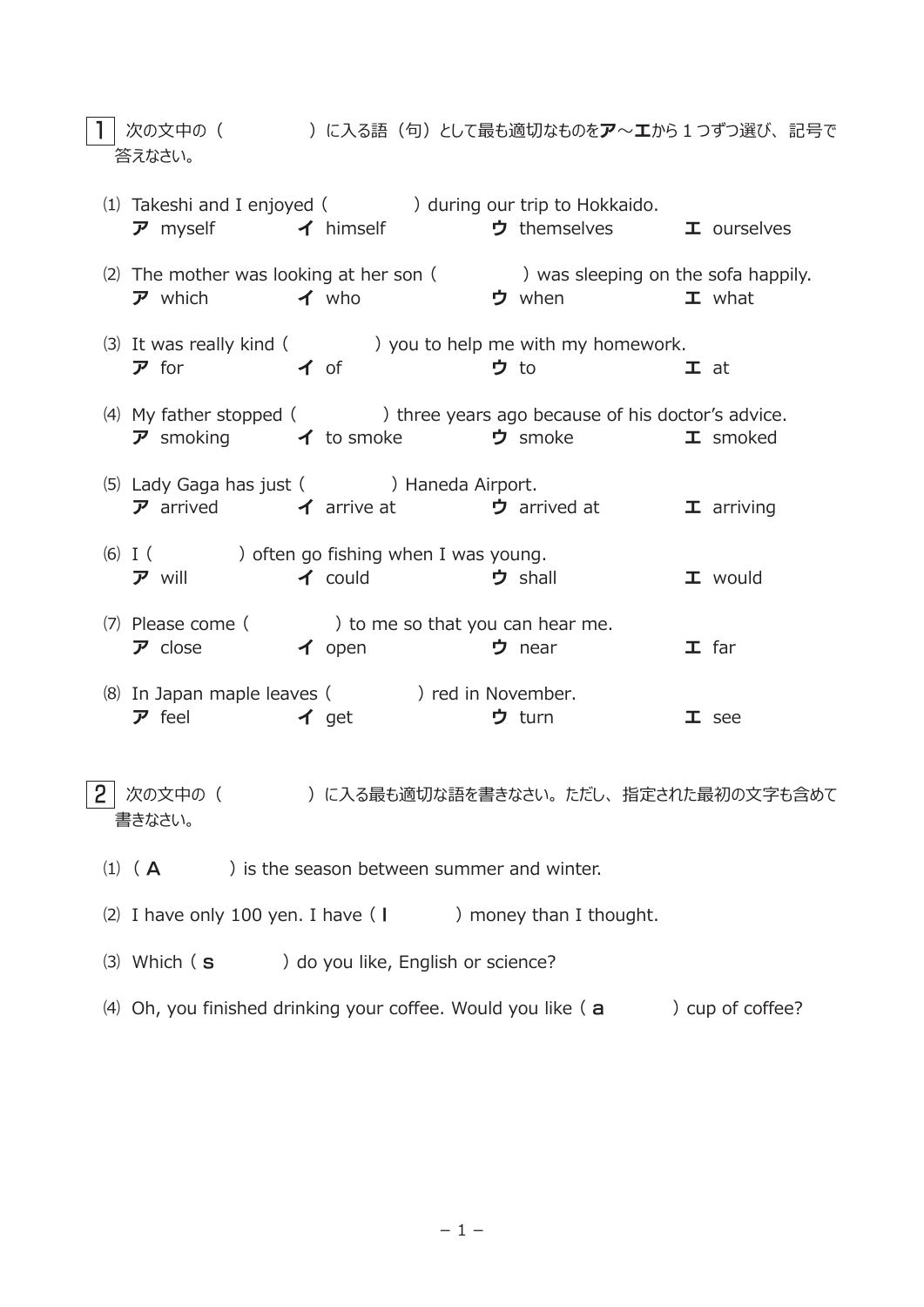- $\overline{\hspace{0.3cm}3\hspace{0.3cm}}\,$  日本語の意味を表す英文になるように、【  $\hspace{0.3cm}1\,$  内の語(句)を正しい順に並びかえた とき、 【 】 内で、 3 番目と5番目に来る語(句)の記号を書きなさい。
	- ⑴ 私は通りで見知らぬ人に話しかけられました。
		- 【 ア by イ to ウ was エ a stranger オ spoken カ I 】 on the street.
	- ⑵ このマンガはあのマンガと同じくらい面白い。
		- This  $[ \nabla \mathbf{a} \mathbf{s} \quad \mathbf{A} \text{ come}]$  comic  $\mathbf{b}$  is as  $\mathbf{I}$  that  $\mathbf{A}$  interesting ] one.
	- ⑶ これが私が神戸学院について知っている全てです。
		- This 【 ア Kobe Gakuin イ know ウ I エ everything オ about カ is 】.
	- ⑷ もし明日晴れたら、 ピクニックに行きます。
		- We will 【 ア on a picnic イ go ウ it エ if オ fine カ is 】 tomorrow.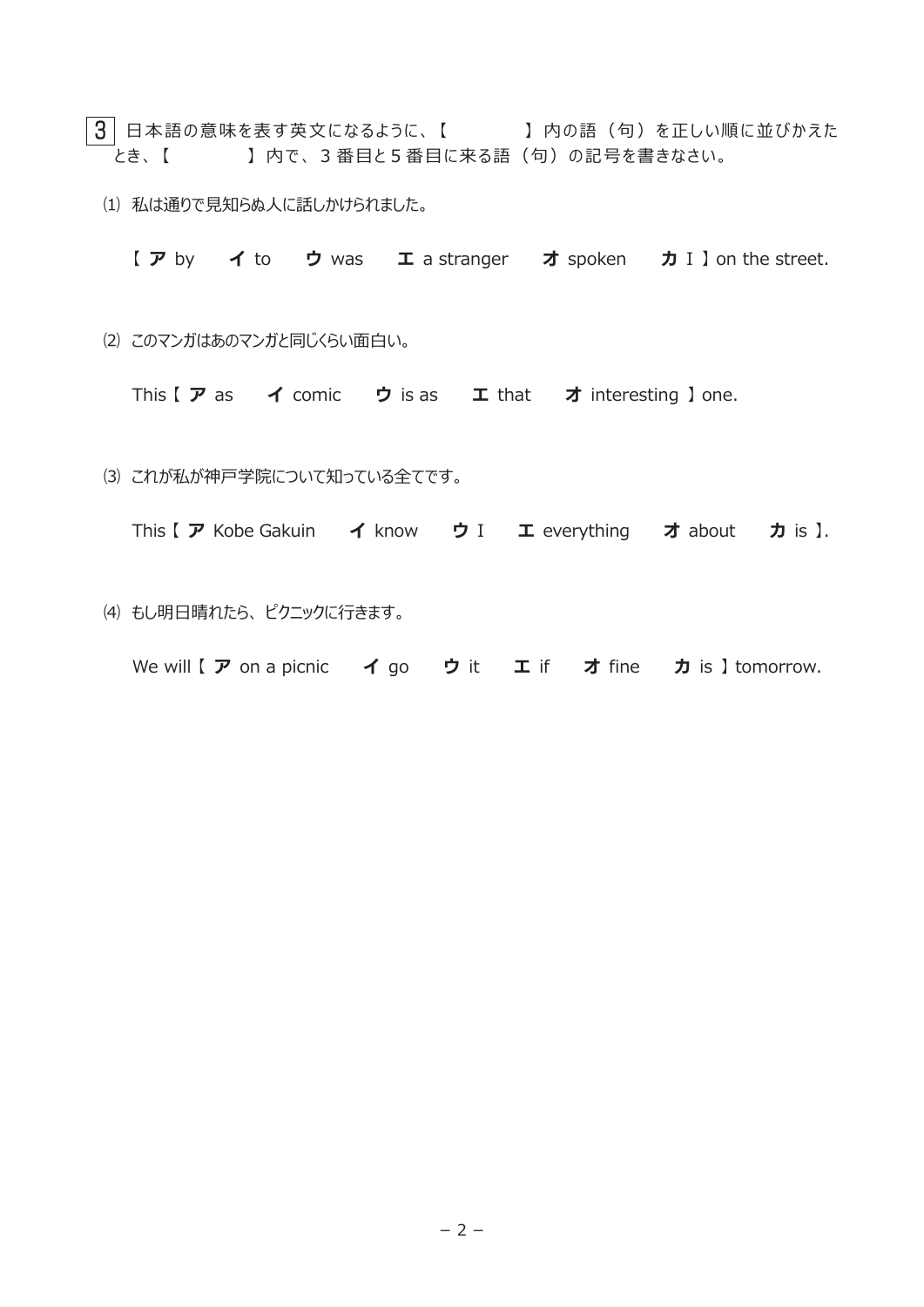4 日本人の高校生ケン (Ken) は ALT のスミス (Smith) 先生と話をしています。 これを読んで、 あとの問い に答えなさい。

- Ken : Good morning, Mr. Smith!
- Smith : Hi, Ken. [ A ]
- Ken : Good! Do you have time now?
- Smith : Of course. [ B ]
- Ken : Well, I need to introduce a country's culture and make a presentation in my class. I chose New Zealand for the presentation. Could you tell me about your country?
- Smith : Yes, I can! ①異文化について学ぶことは大切です。 Why did you choose New Zealand for your presentation?
- Ken : I'm going to New Zealand to study next year. I would like to know more about the country before I go.
- Smith : That's a good idea! [ C ]
- Ken : I think they speak English, right?
- Smith : Yes, but do you know there is another official spoken language there?
- Ken : Another language? What is it?
- Smith : It's Maori. It is the language which is mainly used by the Native people of New Zealand; the Maori. When you learn the culture in New Zealand, you should know it well.
- Ken  $\therefore$  I don't know about that at all!  $\begin{bmatrix} 1 & 0 \\ 0 & 1 \end{bmatrix}$
- Smith : Sure. They came to New Zealand about 1,000 years ago. Since then, they have made ②a unique culture. For example, they have a unique way of greeting. When two people greet, they \*press their noses together. You should understand this way of greeting when you meet the Maori people in New Zealand.
- Ken : That's interesting! I'll try it when I meet them! Is there anything else about the Maori culture?
- Smith : Well, the Maori culture is famous for a kind of dance called *Haka*. It is really powerful, and a lot of people in the world like that dance. Have you ever watched a rugby game? The New Zealand's national team, the All Blacks, perform the Haka.
- Ken : Yeah! I watched the performance at the Rugby World Cup in 2019! What kind of meanings does Haka have?
- Smith : It was used to show their power and \*hostility before a battle. However, they perform this dance to show respect, \*gratitude and welcome to others. So, it is sometimes performed at even \*official places.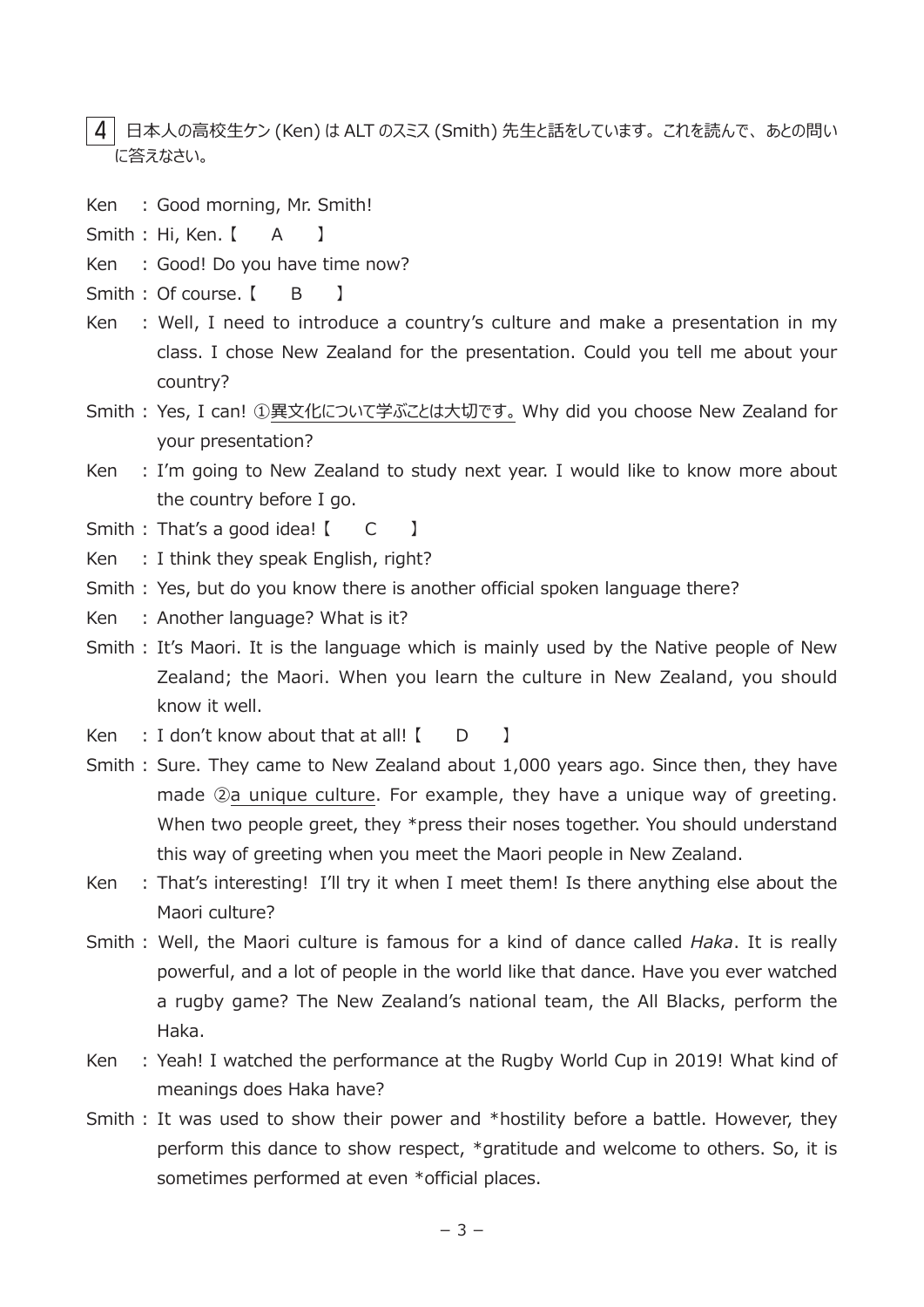- Ken : Thank you! I could understand the culture in New Zealand well, especially the Maori culture and people. I'll research the culture more. I'll make a good presentation for our classmates.
	- \* press 押し付ける hostility 敵意 gratitude 感謝 official 公式の

問1 【 A 】~【 D 】に当てはまる疑問文を、ア~カからそれぞれ1つずつ選び、記号で 答えなさい。

- ア What language do you think people use in New Zealand?
- イ How is the weather today?
- ウ What do you want to talk about with me?
- エ What language do you speak?
- オ How is it going?
- 力 Would you tell me more about the Maori?
- 問2 下線部①の日本語を英語に直しなさい。
- 問3 下線部2a unique culture (独特な文化)の具体的な内容について、 当てはまるものをア~エから
	- 1 つ選び、 記号で答えなさい。
		- $\vec{v}$  When two Maori people greet, they touch each other's nose with their hands.
		- イ All Maori people must not speak English in official places.
		- ウ Maori people perform Haka when they show respect to the people who play rugby with them.
		- **I** Maori people perform Haka to welcome others.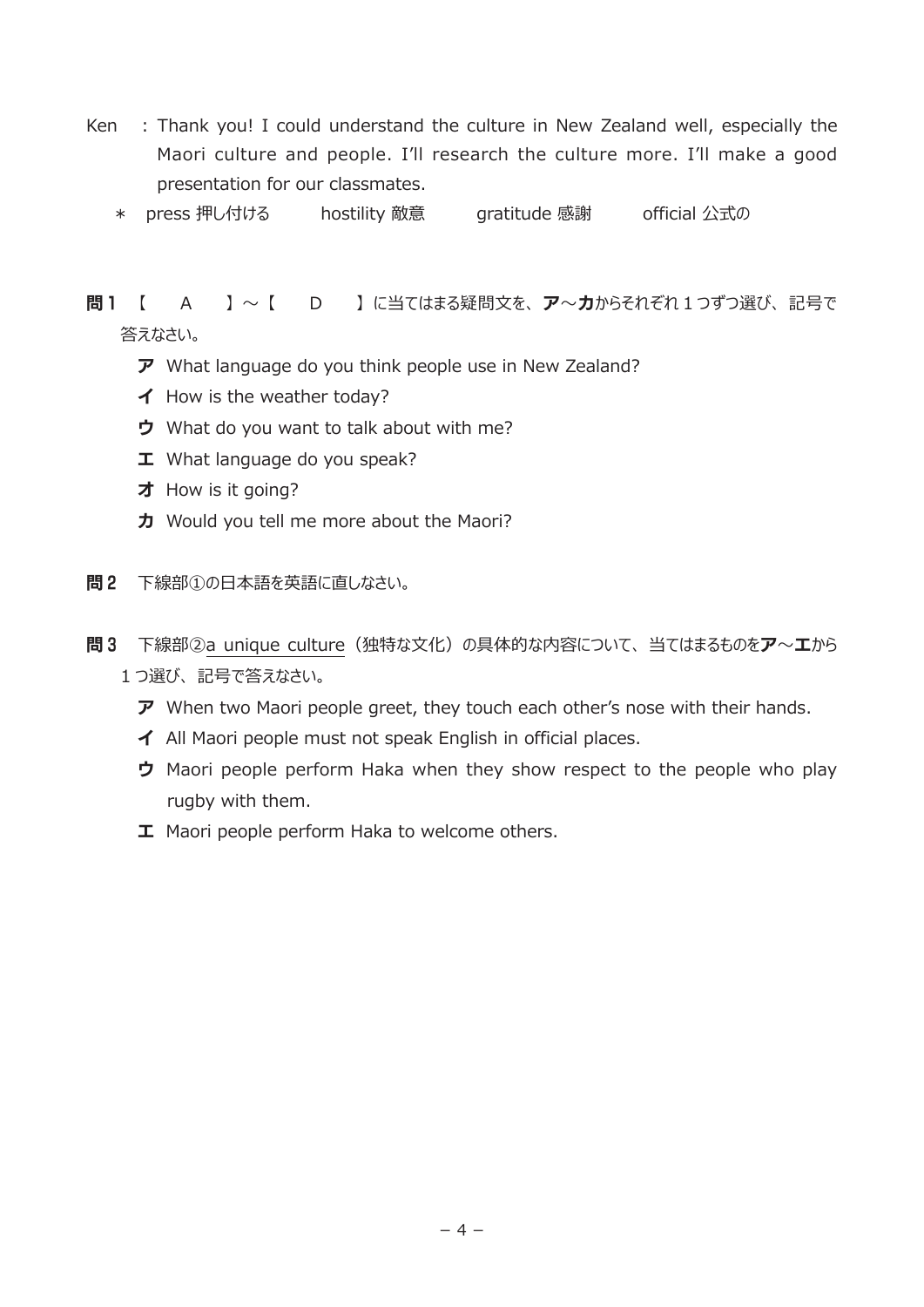5 次のアンケート (questionnaire) についての英文を読み、 あとの問いに答えなさい。

 Look at the chart on the right.

 This is a result of a question to boys who are in the first grade at junior high school on "将来は何になりたいですか。"

 The right side is 2019 and the other side is ten years ago, 2009.

 The first place is athlete, it has not changed. Moreover it has been number 1 for twenty-two years in a row.

| 2009年                               | $\%$ |  | 順位 | 2019年                          | $\%$ |  |  |  |  |  |  |
|-------------------------------------|------|--|----|--------------------------------|------|--|--|--|--|--|--|
| Athlete                             | 30.1 |  | 1  | Athlete                        | 18.8 |  |  |  |  |  |  |
| $^{\textcircled{\footnotesize{1}}}$ | 10.5 |  | 2  | $\circled{2}$                  | 15.1 |  |  |  |  |  |  |
| $^\mathrm{(2)}$                     | 6.1  |  | 3  | <b>Driver</b>                  | 9.5  |  |  |  |  |  |  |
| <b>Driver</b>                       | 5.6  |  | 4  | $\textcircled{\scriptsize{1}}$ | 7.8  |  |  |  |  |  |  |
| Carpenter                           | 4.8  |  | 5  | TV character                   | 5.5  |  |  |  |  |  |  |
| Cake shop staff                     | 3.9  |  | 6  | Researcher                     | 4.7  |  |  |  |  |  |  |
| Researcher                          | 3.6  |  | 7  | Cake shop staff                | 3.9  |  |  |  |  |  |  |
| TV character                        | 3.2  |  | 8  | G)                             | 3.4  |  |  |  |  |  |  |
| ③                                   | 2.5  |  | 9  | Astronaut                      | 2.6  |  |  |  |  |  |  |
| A)                                  | 2.4  |  | 10 | YouTuber                       | 2.4  |  |  |  |  |  |  |
|                                     |      |  |    | DUYS                           |      |  |  |  |  |  |  |

 $D \cap B$ 

The most popular ones are soccer, baseball and tennis players. Rugby is rapidly increasing because the World Cup was held in Japan in 2019. Many Japanese people were excited and some children began to play rugby.

 Police officer has become more popular than ten years ago but firefighter has become less popular. You can see pilot in 2009, but you can't in 2019. Instead, astronaut appears in the chart because of the return of Hayabusa in 2010. Also YouTuber is ranked in the top 10 for the first time. It might be an ideal job for children.

 Next is the result of the same question to girls. The first place is cake shop staff. It has not changed for twenty-two years like boys.

 Also nurse, childcare, doctor and teacher are higher. Especially, doctor has been popular for both boys and girls for more than ten years. These jobs in the chart are familiar to children.

 Both boys and girls are interested in jobs which they know well. And a new job like YouTuber is becoming popular. So what will happen to the questionnaire in 2029?

|                |                 |               | Girls |                |                   |               |
|----------------|-----------------|---------------|-------|----------------|-------------------|---------------|
| 順位             | 2009年           | $\frac{0}{0}$ |       | 順位             | 2019年             | $\frac{0}{0}$ |
| 1              | Cake shop staff | 29.6          |       | 1              | Cake shop staff   | 25.           |
| $\overline{2}$ | Flower shop     | 11.0          |       | $\overline{2}$ | Idol              | 8.            |
| 3              | Idol            | 10.2          |       | 3              | <b>Nurse</b>      | 6.            |
| 4              | Teacher         | 6.1           |       | 4              | Flower shop       | 5.            |
| 5              | <b>Nurse</b>    | 4.5           |       | 4              | Childcare         | 5.            |
| 6              | Childcare       | 3.3           |       | 6              | Ice shop staff    | 4.            |
| $\overline{7}$ | Athlete         | 2.9           |       | 7              | $\left( 4\right)$ | 4.            |
| 8              | Hairdresser     | 2.7           |       | 8              | Teacher           | 4.            |
| 8              | 4)              | 2.7           |       | 9              | Police officer    | 3.            |
| 10             | Ice shop staff  | 1.5           |       | 10             | Hairdresser       | 3.            |

| 順位 | 2009年             | $\%$ | 順位 | 2019年             | $\frac{0}{0}$ |
|----|-------------------|------|----|-------------------|---------------|
| 1  | Cake shop staff   | 29.6 | 1  | Cake shop staff   | 25.0          |
| 2  | Flower shop       | 11.0 | 2  | Idol              | 8.8           |
| 3  | Idol              | 10.2 | 3  | <b>Nurse</b>      | 6.0           |
| 4  | Teacher           | 6.1  | 4  | Flower shop       | 5.4           |
| 5  | <b>Nurse</b>      | 4.5  | 4  | Childcare         | 5.4           |
| 6  | Childcare         | 3.3  | 6  | Ice shop staff    | 4.9           |
| 7  | Athlete           | 2.9  | 7  | $\left( 4\right)$ | 4.7           |
| 8  | Hairdresser       | 2.7  | 8  | Teacher           | 4.6           |
| 8  | $\left( 4\right)$ | 2.7  | 9  | Police officer    | 3.7           |
| 10 | Ice shop staff    | 1.5  | 10 | Hairdresser       | 3.5           |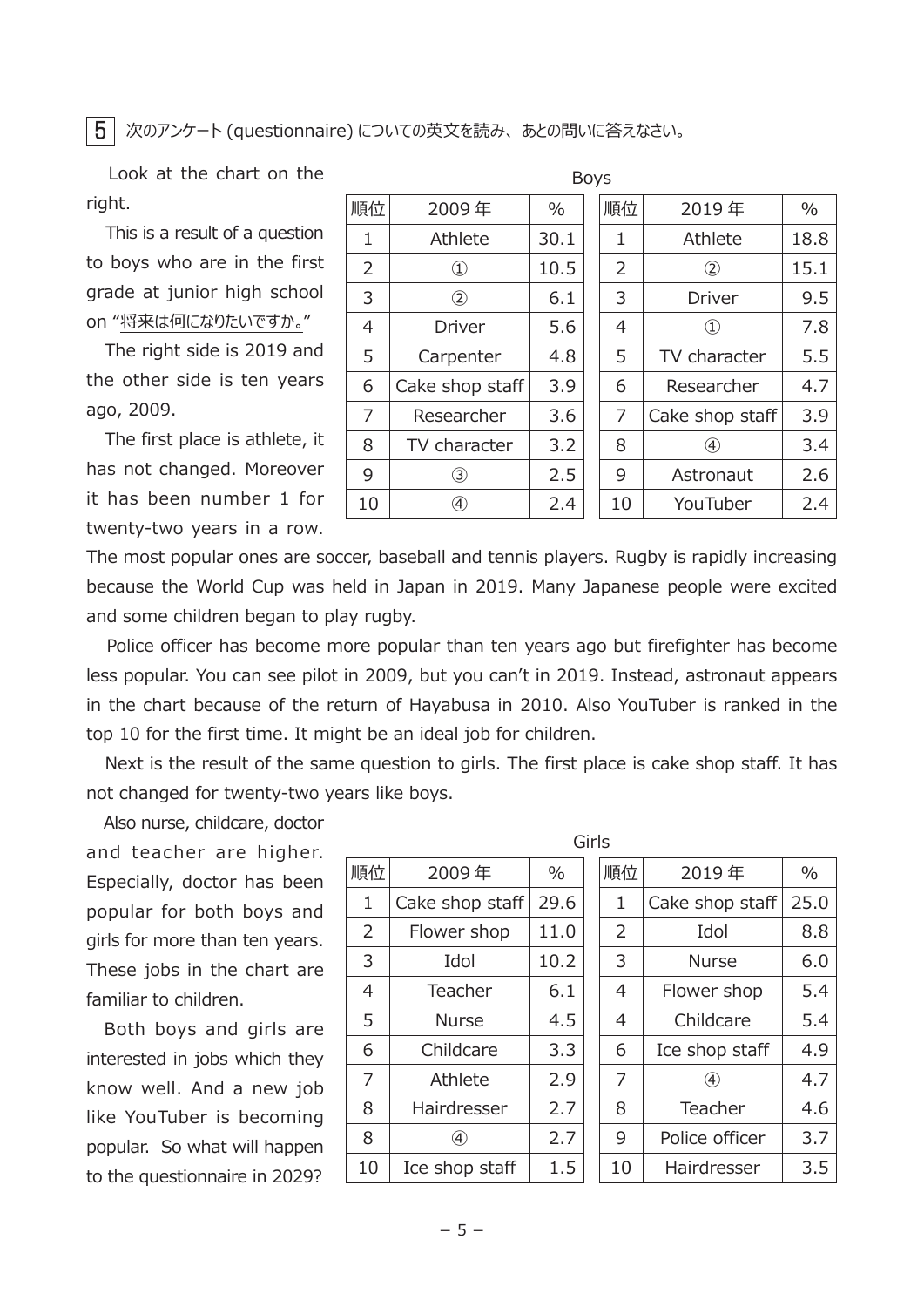- 問1 下線部の日本語を英語に直しなさい。
- ■2 グラフ中の①~④に入る職業の組み合わせとして正しいものをア~エから1つ選び、記号で答えなさい。

|  | $\overline{\mathcal{P}}$ ① firefighter ② police officer | 3 doctor 4 pilot |          |
|--|---------------------------------------------------------|------------------|----------|
|  | $\blacktriangleleft$ ① police officer ② firefighter     | 3 doctor 4 pilot |          |
|  | $\bigtriangledown$ 1 firefighter 2 police officer       | 3 pilot          | 4 doctor |
|  | $\mathbf I$ (1) police officer $\oslash$ firefighter    | 3 pilot          | 4 doctor |

- 日3 本文の内容に合うものをア~カから2つ選び、記号で答えなさい。
	- $\overline{\nu}$  Rugby becomes the most popular sport for boys.
	- イ All of the jobs which were popular in 2009 are still popular in 2019.
	- ウ In 2019, there are more boys who are interested in the space industry than in 2009.
	- エ More than half of the girls in 2009 wanted to work in a shop.
	- オ YouTuber will be the most popular job in 2029.
	- カ We can say that popular jobs for children are usually the jobs they know well.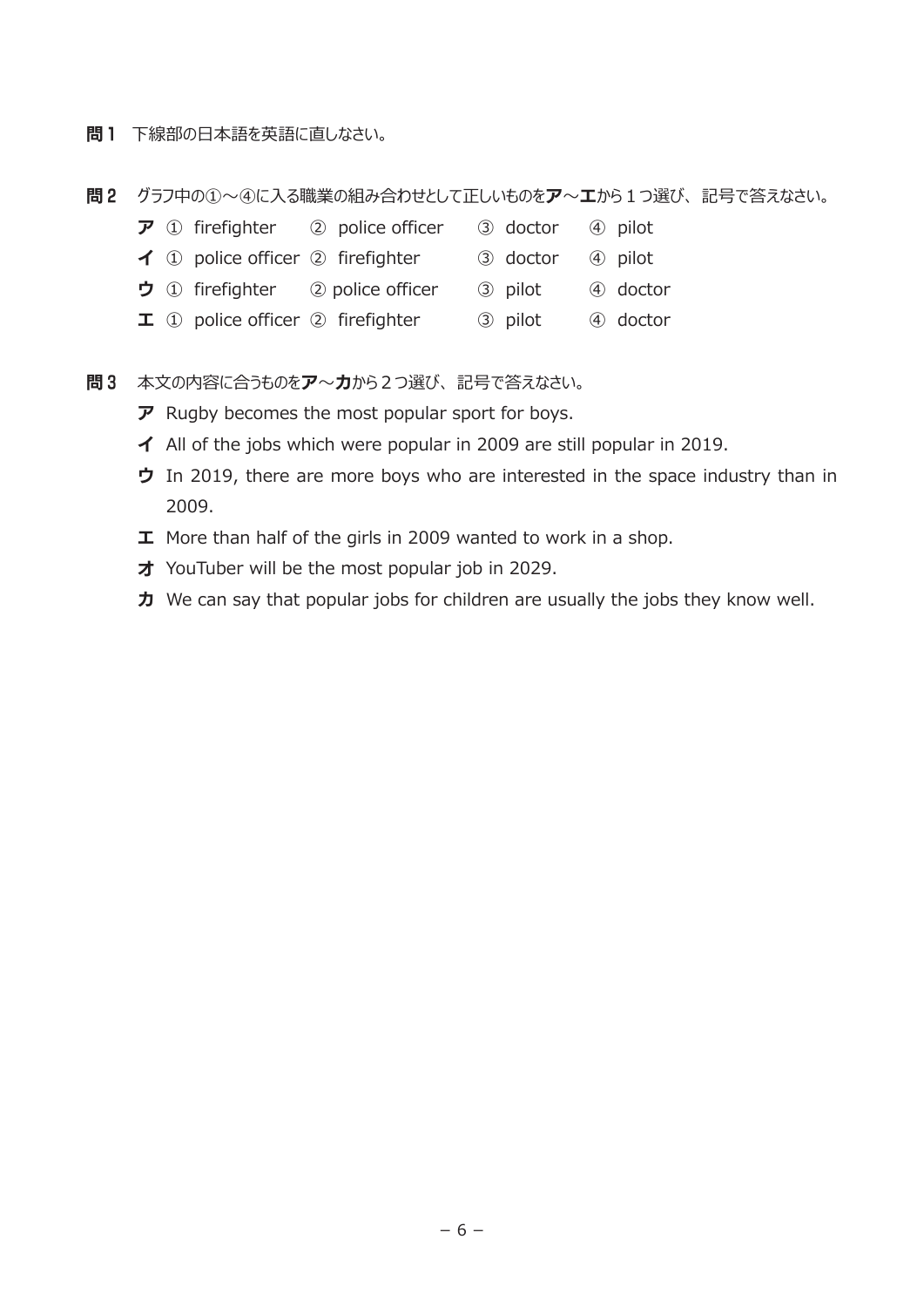$6$  | 友人の Tom と Ken の会話を読み、あとの問いに答えなさい。

Tom : Hi, Ken. What are you doing now?

Ken : Oh, Tom! Hi! I'm going to see a movie.

- Tom : Good! What movie are you going to see?
- Ken : "Kimetsu no Yaiba." Do you know that?
- Tom :  $\begin{vmatrix} 0 & 1 \end{vmatrix}$ , I know. It is very popular these days. But it is different from the Japanese title. We call it "Demon Slayer."
- Ken : Demon Slayer? I feel it is strange...
- Tom : Some movies have different titles from the Japanese ones. I have a quiz for you. Do you know what "Frozen" is?
- Ken : Frozen? Is it like ice cream?
- Tom : No, no. It is the title of a movie. The hint is a story about two sisters, a snowman, magic and...
- Ken : Oh, I know! The Japanese title is "Ana to Yuki no Jo-o." Isn't the English title "Anna and the Snow Queen" ?
- Tom : ( A ) "Frozen" is the English title.
- Ken : It is funny.  $\begin{vmatrix} 0 & 1 \end{vmatrix}$ , is "Demon Slayer" famous for people in your country? I think it is the best movie in Japan. Not only children but also adults saw it, and some people watched it many times.
- Tom : Good. My friends said it was great. So I think it is famous in my country. But I have never seen it before.  $\begin{vmatrix} 3 & 1 \end{vmatrix}$ , I don't like animation films.
- Ken : Really? Animation movies are very fun for me, so I have watched "Kimetsu" four times! I think you should watch it! Hey, if you have free time now, would you like to see it with me?
- Tom : Mmm... Sorry, I don't feel like watching a movie today. I'm going to go to the museum.
- Ken : OK. I will give the pamphlet to you. I want you to see it. The name of the main character is Tanjiro. He has many brothers and sisters. But one day, they are attacked by some demons. Though the youngest sister Nezuko survives after the attack, she becomes a demon. Tanjiro fights against many demons to help her. He trains himself very hard. As a result, he becomes strong enough to beat many demons. Also Nezuko can change her body size and she usually makes her body smaller and travels with her brother. And she...
- Tom : OK, Ken, please stop. I understand you really like the movie. Anyway it seems like a good story, I'm interested in it so please tell me more about it someday. So what time does the movie start? Will you be in time?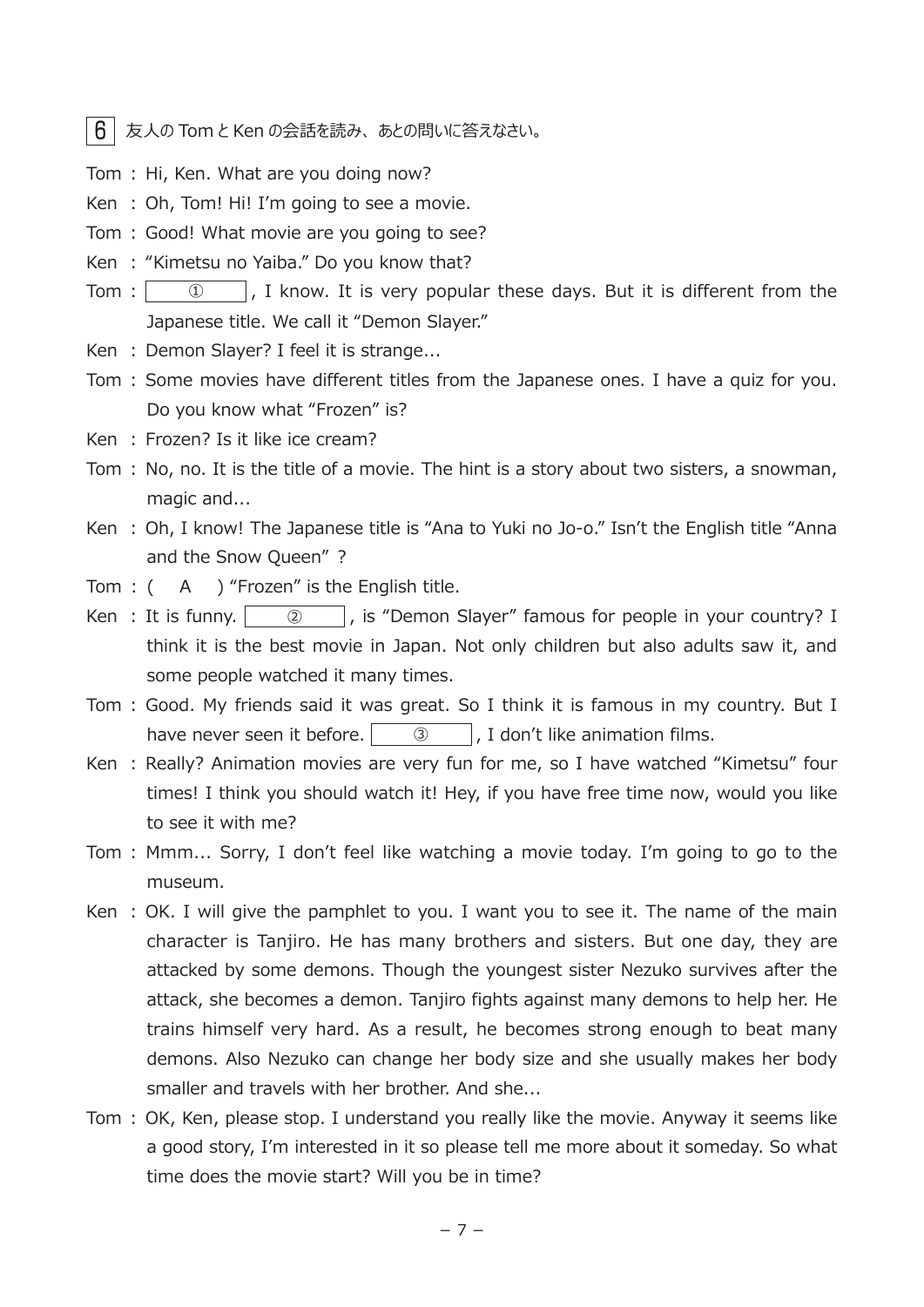- Ken : Oh what time is it now? Wow, it is ( B ). The movie starts at 5:30. There's only fifteen minutes left for the movie. I must hurry!
- Tom : OK! Take care!
- Ken : See you! Bye!

問1 本文中の ① △ △ ③ C入る適切な語句をア~ウからそれぞれ1つずつ選び、記 号で答えなさい。 ア To tell the truth  $\overline{A}$  Of course ウ By the way 問2 本文中の ( A )に入る適切な答えをア~エから1つ選び、記号で答えなさい。 ア Yes, it is.  $\blacktriangleleft$  No, it isn't. ウ Yes, it isn't. エ No, it is. **問3** 本文中の( B )の時刻を表している正しい絵をア~エから1つ選び、記号で答えなさい。 ア イ ウ エ **IO HO IO** se. ۹ ٩

問4 次の質問に、 主語と動詞のある英文で答えなさい。 What does Tanjiro do to beat many demons?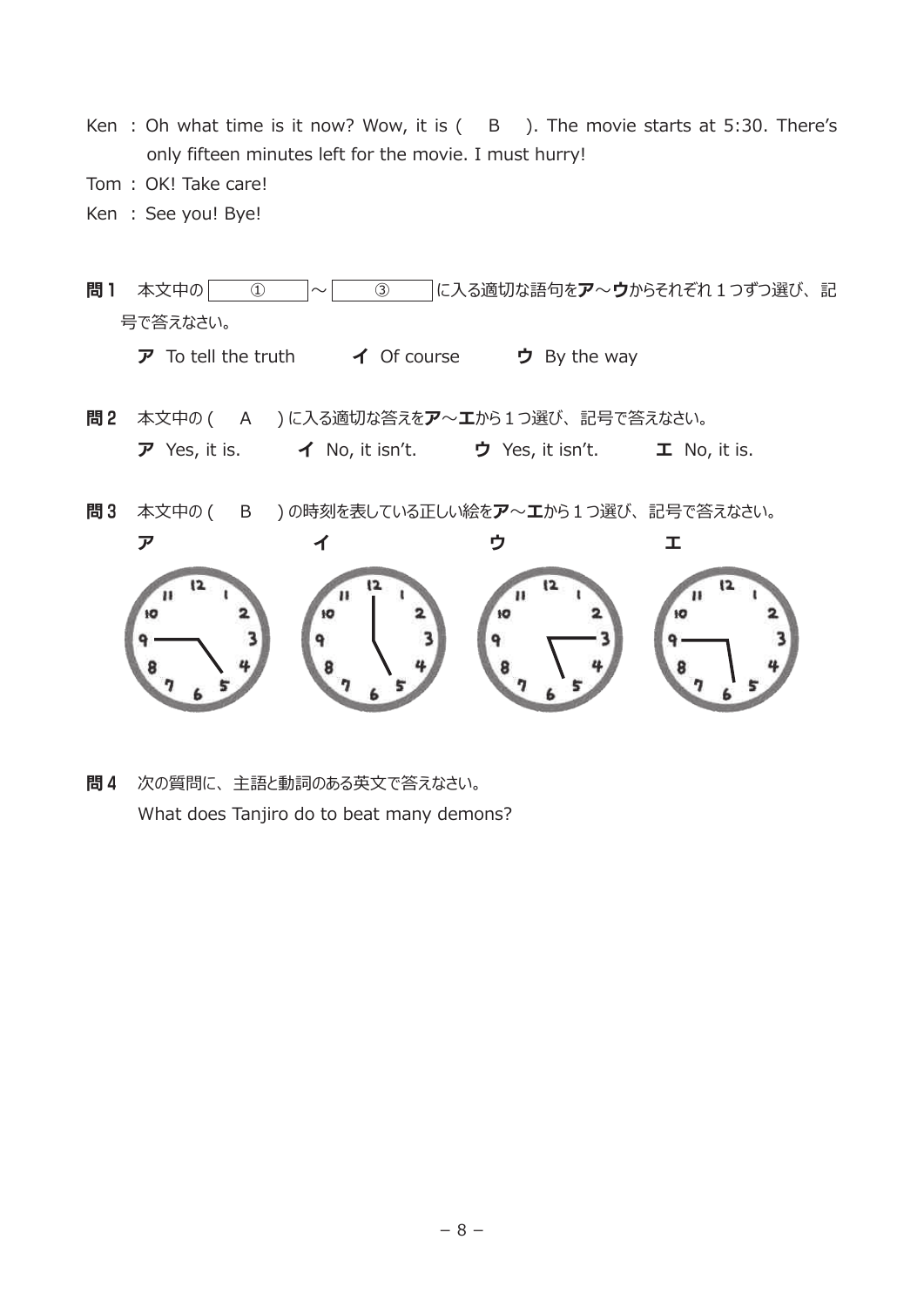## 7 次の英文を読み、 あとの問いに答えなさい。

 These days, saving our nature and earth is a big matter for us. There are many kinds of global environmental problems such as global warming, climate change, and so on. We need to think about the way to solve these problems. Especially, the plastic garbage is a big problem. We often use plastic shopping bags or plastic bottles, but we also sometimes see these things damage the ocean. We have to think about this problem.

 What is the problem of using plastic products? When we make plastic, we use oil, and also when burning plastic, it makes carbon dioxide  $(CO<sub>2</sub>)$ . ①This process may lead to global warming.

We have a lot of garbage of plastic bottles or plastic bags. It is so convenient for us to have and use these plastic products. However, they can damage our environment. Some people throw away plastic garbage \*illegally. Such garbage goes into the ocean and pollutes it. We should change our lifestyle for the earth. Reducing the amount of plastic garbage is important. In 2020, Japan started ②a policy for that.

 Since July 1st, 2020, plastic bags are not free any more. We need to pay some money if we want them. The United States and some European countries have already started this policy, and they've reduced the plastic garbage. We can expect the same change in Japan. Let's have a look at changes in some prefectures.

 Tokushima prefecture started charging for plastic bags in 2019. They could reduce 70 million plastic bags and 700 tons of plastic garbage in a year. This change shows that when we try not to use plastic bags, we can make a difference. We should finish using plastic bags, and bring our own shopping bags when we go shopping. In Toyama prefecture, people have to pay for plastic shopping bags from 2008. The prefecture has continued doing this for more than 10 years. Research in 2017 showed 95 percent of people in Toyama started using their own shopping bags. And now all prefectures started this policy. Japan should be a good model to reduce the plastic garbage in the world.

 Changing our life style is sometimes difficult, but we must change our way of thinking. Our nature and earth is in danger. It's time to think more about changing our life style, and save the earth.

\* illegally 不法に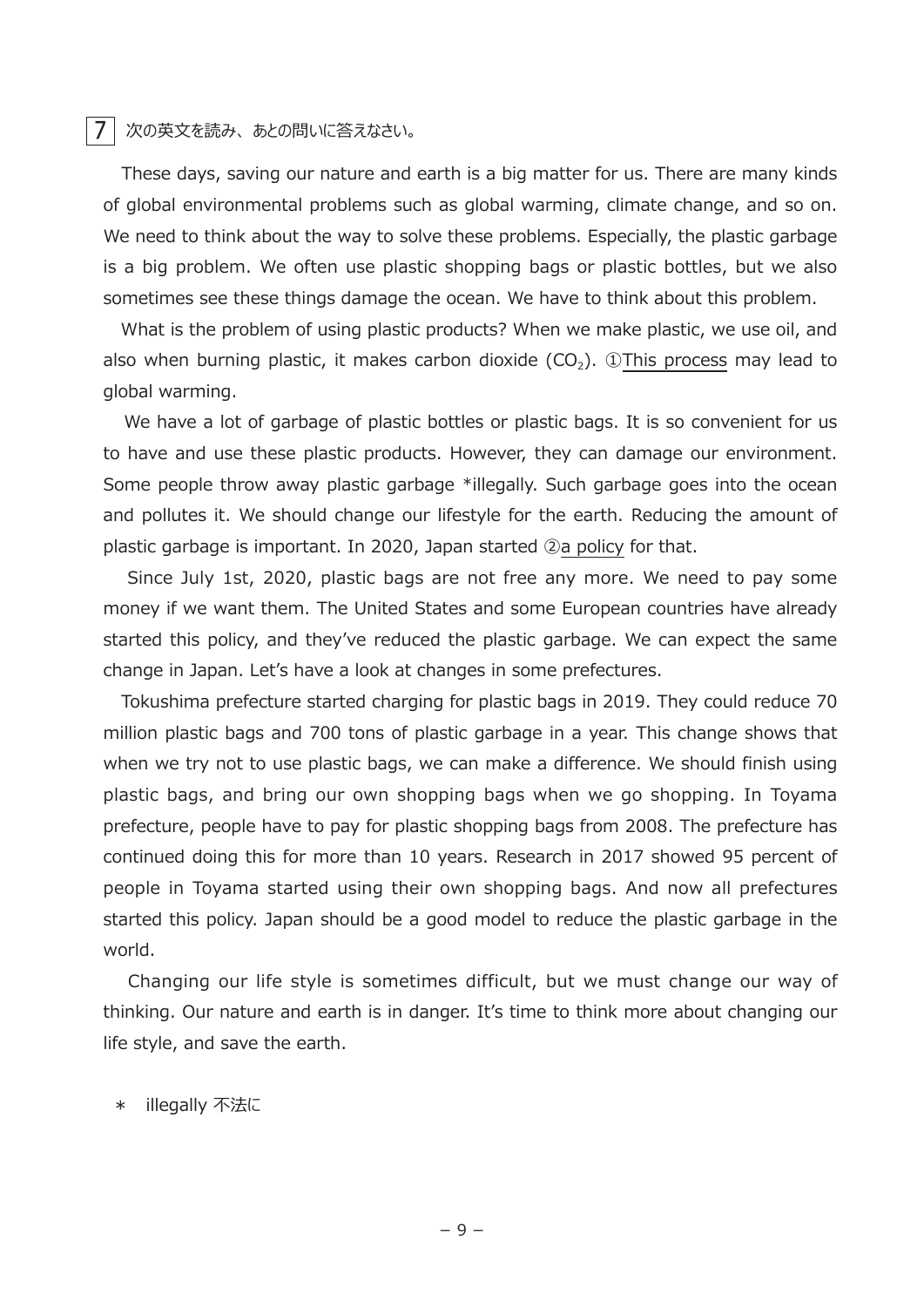- 問1 下線部①の具体的な内容を日本語で説明しなさい。
- 問2 下線部②の方針に関して、 本文に当てはまるものをア~エから1つ選び、 記号で答えなさい。
	- ア ビニール袋を海に捨ててはいけないという方針
	- イ ビニール袋にお金を払わなければならないという方針
	- ウ 7000万枚のビニール袋を減らすという方針
	- エ マイバッグを持ってくる人を 95%にする方針
- 問3 本文の内容に関する下の問いに対する答えを考え、 主語と動詞を含む英文で答えなさい。 When we go shopping, what can we do to reduce the number of plastic shopping bags? Write one example of what we can do.